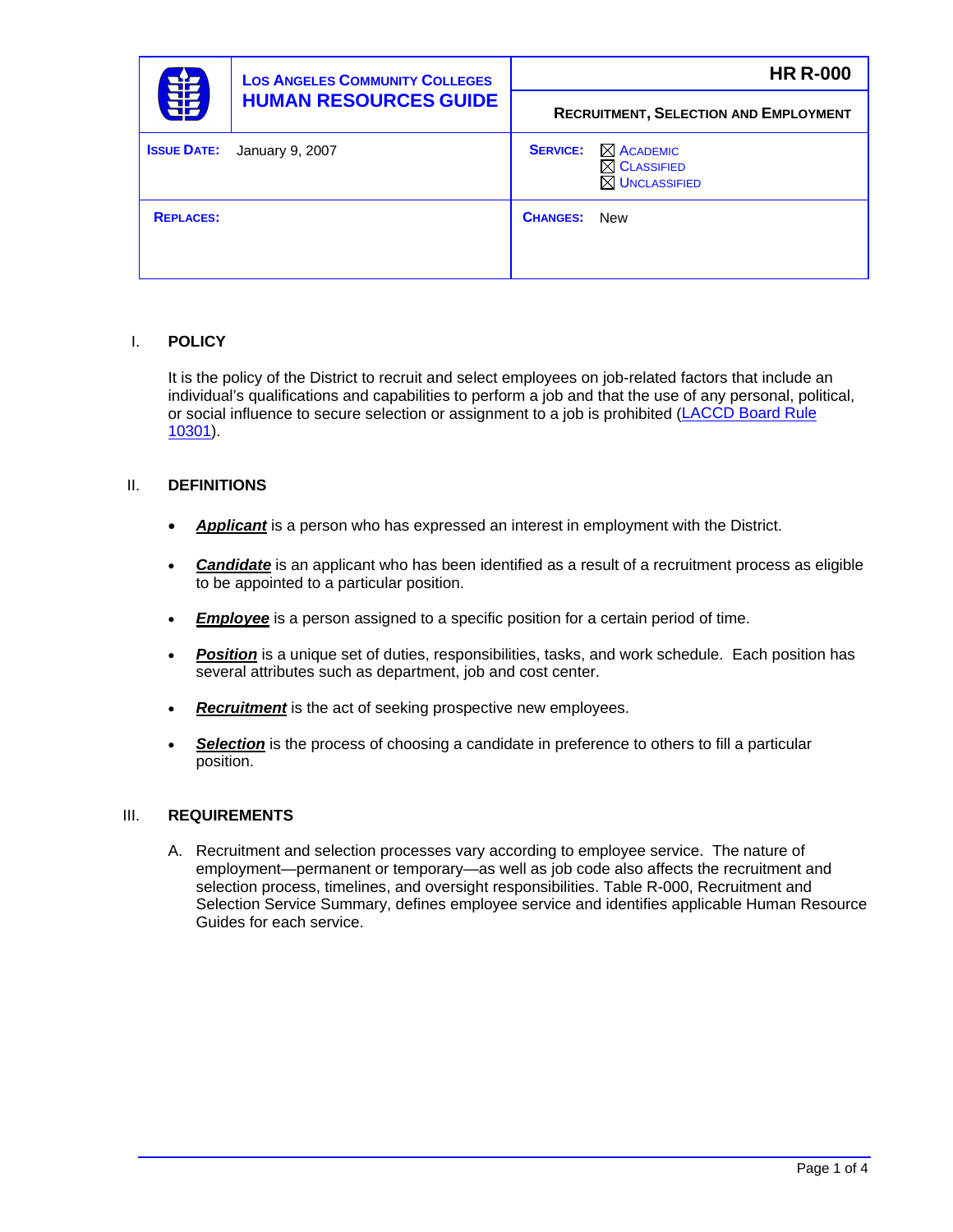| <b>TABLE R-000</b><br><b>RECRUITMENT AND SELECTION SERVICE SUMMARY</b> |                                                                                                                                                                                                                                                                                                                                                                  |                                     |  |  |
|------------------------------------------------------------------------|------------------------------------------------------------------------------------------------------------------------------------------------------------------------------------------------------------------------------------------------------------------------------------------------------------------------------------------------------------------|-------------------------------------|--|--|
| <b>SERVICE</b>                                                         | <b>DEFINITION</b>                                                                                                                                                                                                                                                                                                                                                | <b>HR GUIDE</b>                     |  |  |
| Academic                                                               | Employees having responsibility for the operation of or<br>formulating policy for the instructional or student services<br>program (California Code of Regulations, Title 5 § 53402;<br>LACCD Board Rule 10301).                                                                                                                                                 | R-100 Academic Employees            |  |  |
| Classified                                                             | Every position not defined by the regulations of the board<br>of governors as an academic position and not specifically<br>exempted from the classified service according to the<br>provisions of Section 88003 (California Educational Code<br>§ 88004; Personnel Commission Rule 516 Classification<br>Plan)                                                   | R-200 Classified Employees          |  |  |
| Unclassified                                                           | Part-time playground positions, apprentices and<br>$\bullet$<br>professional experts employed on a temporary basis for<br>a specific project, regardless of length of employment;<br>Full-time students employed part time, and part-time<br>$\bullet$<br>students employed part time in any college work-study<br>program (California Educational Code § 88003) | <b>R-300 Unclassified Employees</b> |  |  |

- B. The recruitment and selection requirements described in this guide are applicable to all positions. Additional steps may be required for specific types of assignments. When that situation occurs, a separate guide is developed.
- C. It is the responsibility of each College/Division to establish, follow, and monitor internal procedures to ensure recruitment and selection procedures are in keeping with compliance reviews, recruitment activities and selection processes as defined in LACCD policies and procedures.
- D. The following general steps take place with any recruitment and selection process. The specific procedures can, however, vary according to service.
	- 1. *Identify Position and Funding:* The position must be authorized to be filled in accordance with location specific shared governance and/or management approvals being in place.
		- a. The position must have sufficient funding for the duration of the assignment.
		- b. The position must have sufficient vacant FTE, or in the case of temporary employees, hours, available to allow additional assignments to be made.
		- c. If there is no position established, or position attributes must be changed, it is necessary to create/change the position as described in HR Guide H-700, Position Establishment and Change.
	- 2. *Recruit Candidates:* Recruitment begins with the distribution of employment opportunity announcements through the most cost effective marketing techniques appropriate for the job class. Shortened recruitment processes are sometimes possible when a pool of candidates has been identified within the previous months.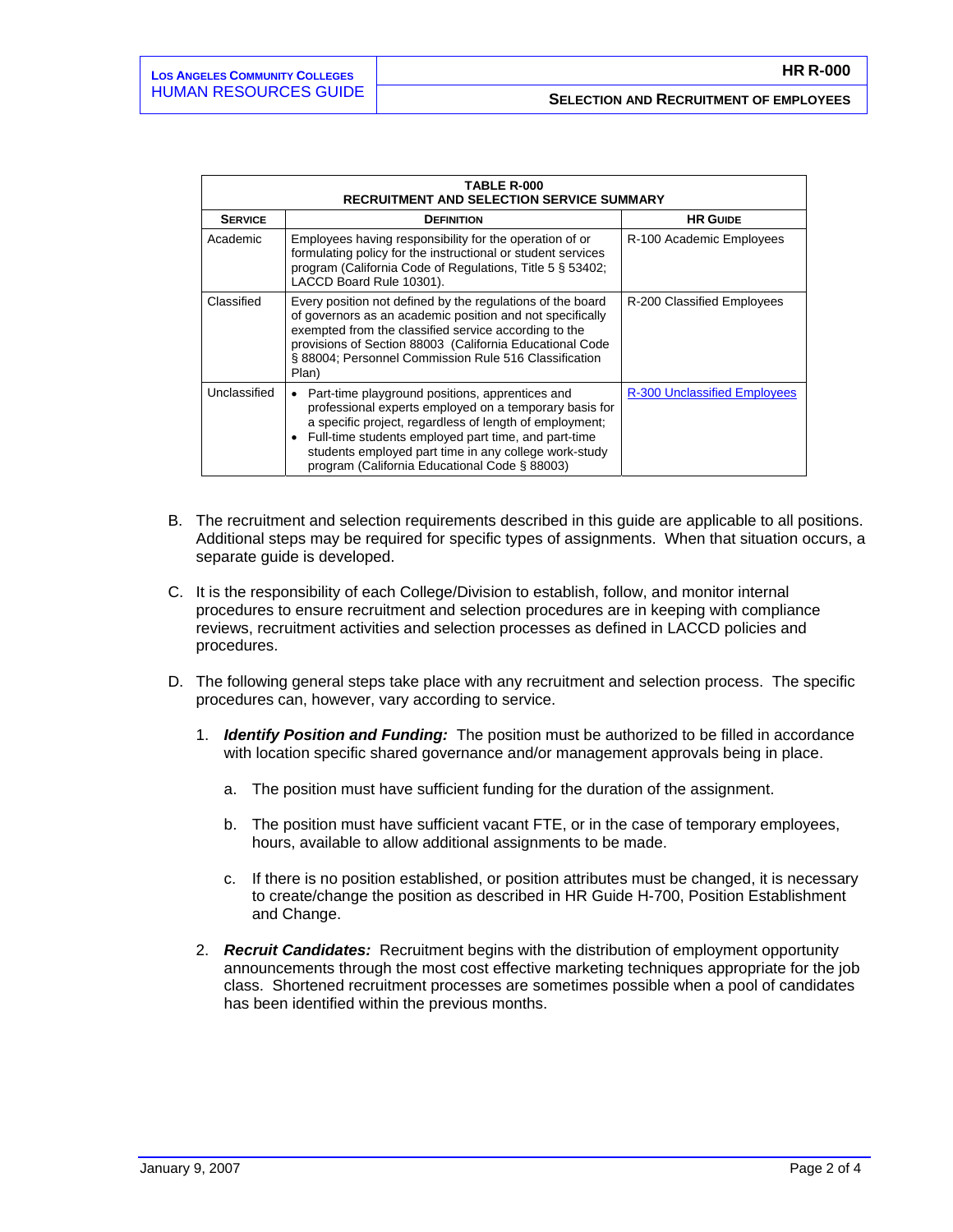- 3. *Screen Candidate Applications:* Applicants responding to recruitment efforts are screened for qualifications and capabilities through a review process applicable to the employee service. Applicants judged appropriate become candidates for a particular position.
- 4. *Interview Candidates:* Candidates are interviewed by the designated decision maker(s) and the preferred candidate is selected to fill the vacancy.
- 5. *Offer Position:* When the selected candidate accepts the offer, and the assignment of the person to the position is approved, the finalist undergoes a final qualification review and then is hired.



### **FIGURE R-000– GENERAL RECRUITMENT AND SELECTION WORKFLOW**